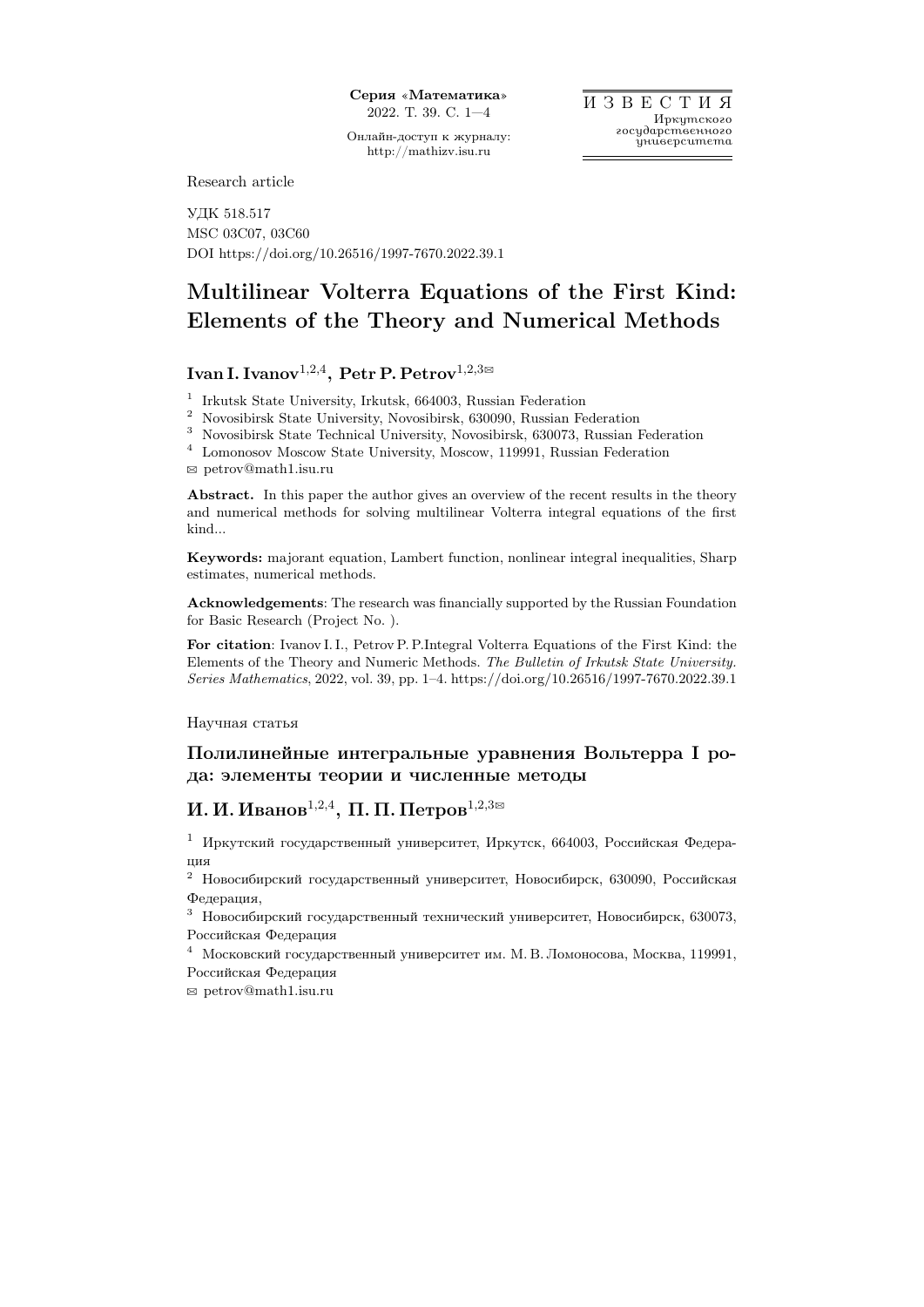Аннотация: В статье дан обзор результатов, полученных авторами в последние годы в области теории и численных методов решения полилинейных интегральных уравнений Вольтерра I рода...

Ключевые слова: мажорантные уравнения; функция Ламберта; нелинейные интегральные неравенства; неулучшаемые оценки; численные методы.

Благодарности: Работа выполнена при финансовой поддержке РФФИ (проект 00- $00 - 00000$ ).

Ссылка для цитирования: Иванов И. И., Петров П. П. Полилинейные интегральные уравнения Вольтерра I рода: элементы теории и численные методы // Известия Иркутского государственного университета. Серия Математика. 2022. Т. 39. С. 1-4. https://doi.org/10.26516/1997-7670.2022.39.1

#### 1. Introduction

#### 2. Specificity of multilinear Volterra equations of the first kind

In (4)  $N = 1, 2, 3$ , we write the series

**Definition 1.** The text of the definition

 $\bar{x}$  123456789

#### **Theorem 1.** The statement of the theorem

*Proof.* The text of the proof

Based on the theorem 1 we obtain

**Theorem 2.** The statement of the theorem

Based on the theorem 2 we obtain

Theorem. The text of the unnumbered theorem

$$
x + y^2 = \ln x \tag{2.1}
$$

Substituting in the 2.1 instead of  $x$  variable  $y$  we obtain

$$
y + y^2 = \ln y \tag{2.2}
$$

By the formula 2.2

Lemma 1. The text of the lemma

Lemma. unnumbered lemma

 $\overline{2}$ 

 $\Box$ 

Известия Иркутского государственного университета. Серия «Математика». 2022. Т. 39. С. 1-4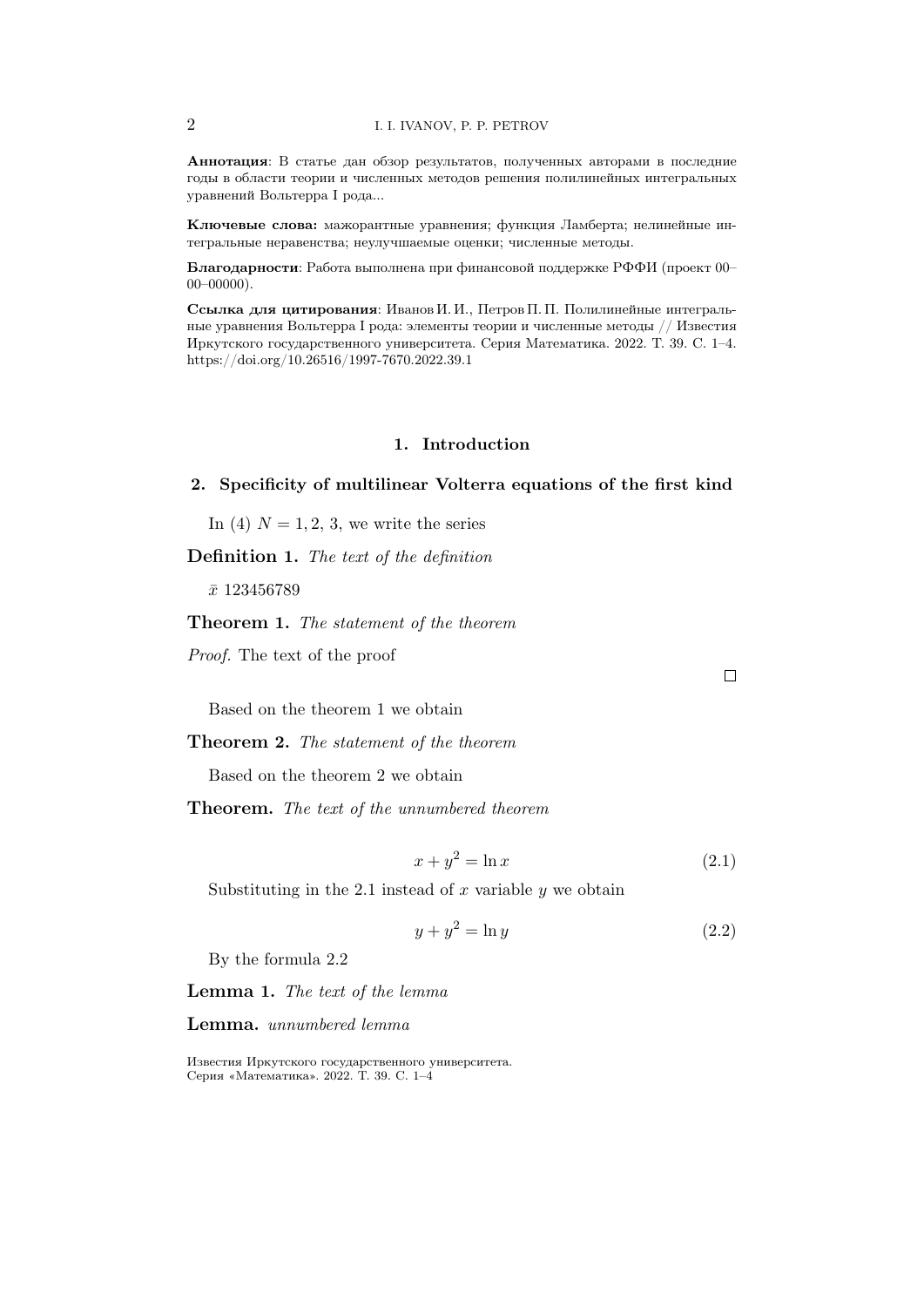State 1. The text of the statement

Proposition 1. The text of the proposition

Corollary 1. The text of the corollary

Remark 1. The text of the remark

Given the remark 1

Thus, even in the case of constant kernels continuous solution of the bilinear equation exists ...

#### 3. Majorant equation (bilinear case)

Using the notation of  $[1; 3]$  ...

#### 4. Conclusion

The article shows that the method of the inverse scattering problem can be applied to the integration of the loaded mKdV equation in the case of multiple eigenvalues of the corresponding spectral problem. Facts from the theory of inverse problems for the non-self-adjoint Dirac operator with multiple eigenvalues are presented. The evolution of the normalizing chains for the associated functions of the non-self-adjoint Dirac operator is determined.

#### 5. Reference List

We recommend using the following samples for references. The list of references should be in alphabetic order. If available, please always include DOIs as full DOI links in your reference list (e.g. "https://doi.org/abc").

#### References

- 1. Krnić L. Types of Bases in the Algebra of Logic. Glasnik Matematicko-Fizicki i Astronomski, ser 2, 1965, vol. 20, pp. 23-32.
- 2. Lau D., Miyakawa M. Classification and enumerations of bases in  $P_k(2)$ . Asian-European Journal of Mathematics, 2008, vol. 1, no. 2, pp. 255-282.
- 3. Miyakawa M., Rosenberg I., Stojmenović I. Classification of Three-valued logical functions preserving 0. Discrete Applied Mathematics, 1990, vol. 28, pp. 231-249. https://doi.org/10.1016/0166-218X(90)90005-W